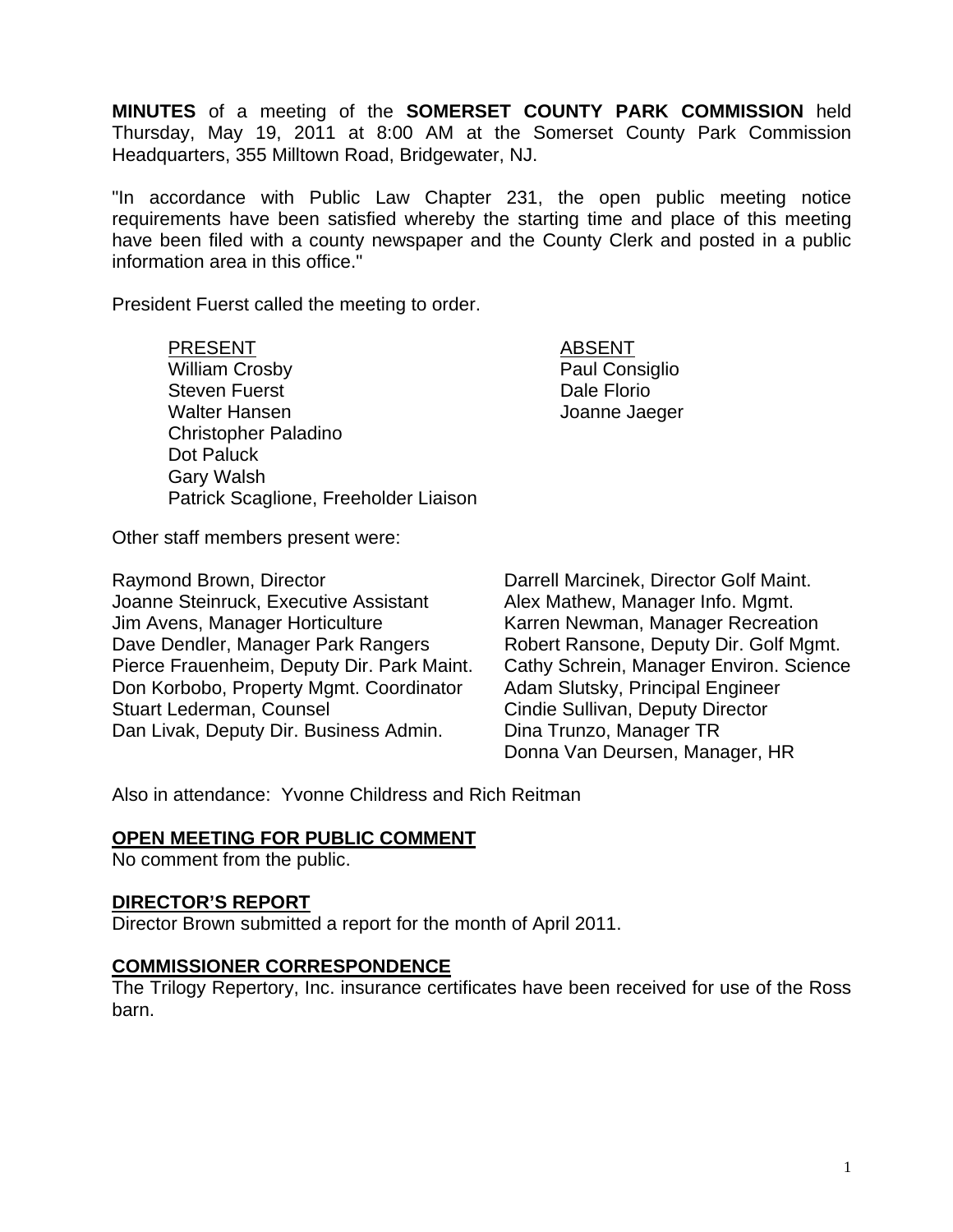# **COMMITTEE REPORTS**

## **FINANCE**

Commissioner Walsh, Chair of the Committee, submitted a report for the month of April 2011.

Commissioner Walsh expressed his concern regarding the revenue short falls this month. Golf course revenue has been hurt by the extensive rainy weather this year. A discussion ensued in which staff was asked to continue to monitor expenses and consider potential worse –case scenarios.

## **HUMAN RESOURCES**

Donna Van Deursen, Manager, Human Resources reported that the federally mandated training including Right To know, Lockout/Tagout, and Workplace Harassment training will be scheduled within the next month. All departments are fully staffed with seasonal help.

#### **LEISURE SERVICES**

Cindie Sullivan, Deputy Director reported that the Blues and Wine Festival at Natirar will be held May 28 and 29 and the Volunteer Dinner will be held on June 16.

Dina Trunzo, Manager TR reported that camp begins in five weeks. Of the 40 children registered, 14 are new and need assessments and evaluations. The Somerset County Association of Chiefs of Police will again sponsor the camp fishing derby scheduled for July 14. Somerset Patriots Day at camp is July 20. The Fishing Derby will be held on June  $4<sup>th</sup>$  and the Park Rangers will be hosting a casting contest and distributing Junior Ranger information. Dina will be speaking at the New Jersey Self-Directed Supports Conference sponsored by the Division of Developmental Disabilities and NJ Department of Human Services on Saturday May 21 on recreation opportunities in New Jersey.

Cathy Schrein, Manager Environmental Science reported that May program registration revenue has increased 45% as compared to last year.

Karren Newman, Manager Recreation reported that the pool registration is on-going and is currently ahead of last year's registration. Tennis lesson registration is filling slower than the 2010 season but is anticipated that registrations will move forward with full class rosters as the beginning of the program gets closer. The pool will open on May 28.

## **GOLF MANAGEMENT**

Commissioner Paluck, Chair of the Committee, submitted a report for the month of April 2011.

Darrell Marcinek, Director Golf Maintenance reported that the golf courses continue to be maintained in great condition.

Bob Ransone, Deputy Director Golf Management reported that a meeting will be held with the Chairperson and Director of the U.S. Women's Amateur Public Links Championship. Topics relating to the Park Commission hosting the 2012 Championship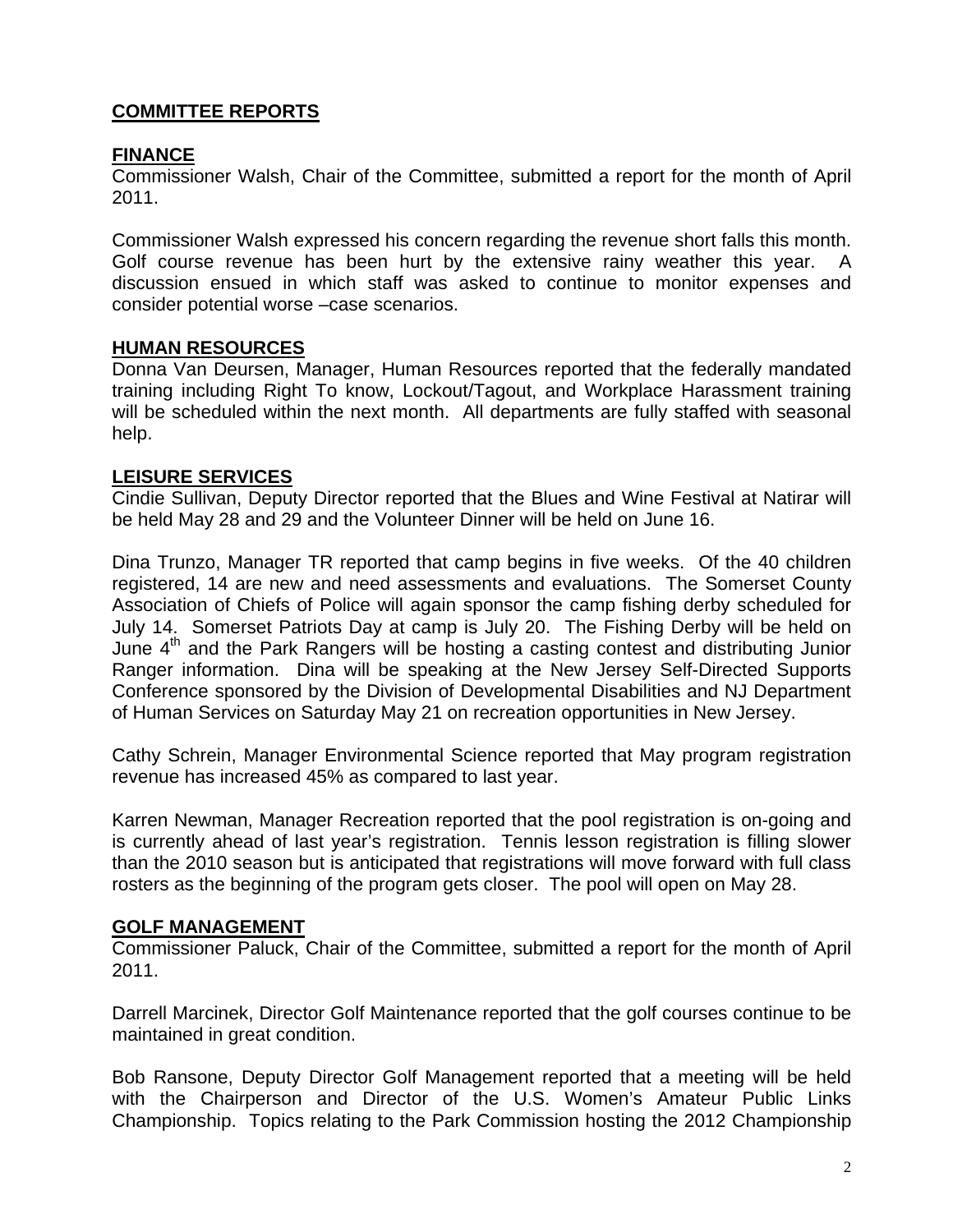will be discussed. Bob also reminded the Commissioners to be sure the proper terms are used when discussing the Championship. On May 21 Neshanic Valley will be hosting the annual lady's day event which will include nine hole tournaments, clinics, and a Callaway demo day.

## **BUSINESS ADMINISTRATION**

Dan Livak, Deputy Director/Business Administration submitted his report.

## **INFORMATION MANAGEMENT**

Commissioner Hansen, Chair of the Committee, submitted a report for the month of April 2011.

Alex Mathew, Manager, Information Management reported that Office 2010 will be installed on employee work stations.

# **VISITOR SERVICES**

Commissioner Crosby, Chair of the Committee, submitted a report for the month of April 2011.

Dave Dendler, Manager, Park Rangers reported that staff has been busy at Duke Island Park with 5K runs and dog shows. All seasonals have been hired and are in the process of being certified in CPR and first aid. National Trails Day will be held on June 4 sponsored by Eastern Mountain Sports.

## **PROPERTY MANAGEMENT**

Commissioner Crosby, Chair of the Committee, submitted a report for the month of April 2011.

Don Korbobo, Property Management Coordinator reported that bids received for hunting licenses will increase revenue by \$26,275.00 as compared to the last bid four years ago.

# **PLANNING AND LAND ACQUISITION**

Commissioner Hansen, Chair of the Committee, submitted a report for the month of April 2011.

# **CAPITAL FACILIITES – CONSTRUCTION and ENGINEERING**

Commissioner Paladino, Chair of the Committee, submitted a report for the month of April 2011.

Adam Slutsky, Principal Engineer reported that bid openings for Colonial Park tennis court fencing and the Reeves Cultural Center windows and siding will be held on June 2.

# **PARK MAINTENANCE & HORTICULTURE**

Commissioner Consiglio, Chair of the Committee submitted a report for the month of April 2011.

Jim Avens, Manager Horticulture reported that the Buck Garden plant sale sold more than \$10,000 in plants on Saturday. Due to the rainy weather the sale was continued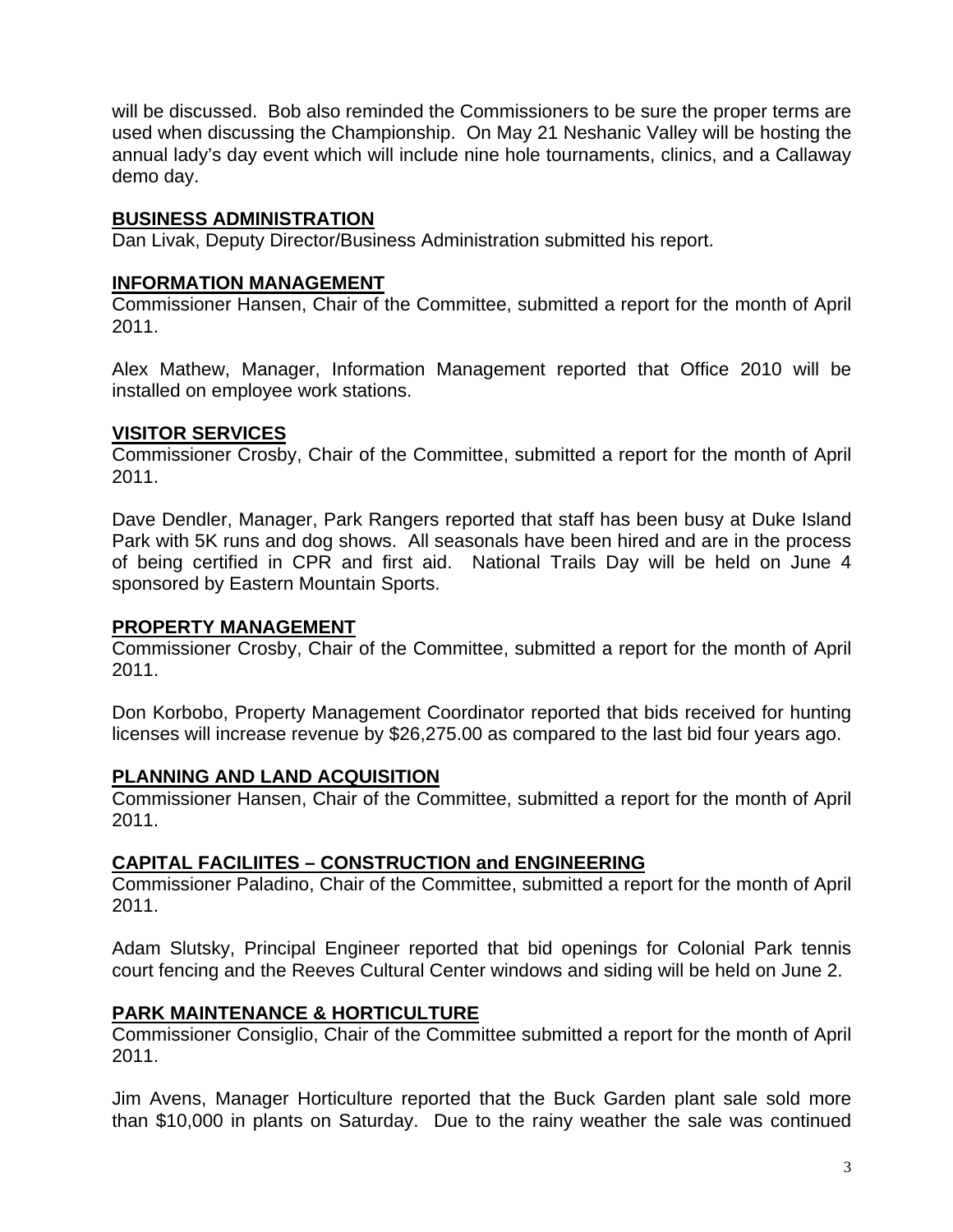through the following weekend. The sale will conclude this weekend at a Rock Garden Society program. A professionally photographed slide presentation featuring Buck Garden was created and will be shown throughout the day at Earthly Delights…Cultivating the Gardener event on May 21. Invitations to the Colonial Park Rose Garden ribbon cutting and Rose Day on June 11 have been distributed. Staff has planted hundreds of new roses and is preparing the gardens for June events.

Pierce Frauenheim, Deputy Director Park Maintenance reported that staff is doing their best to keep the lawns manicured in between the rain. Staff has been busy maintaining all parks which are being constantly used for events. Torpey Athletic Complex will host the Somerset County championships for Girls HS softball this weekend. Bridgewater will play Hillsborough.

President Fuerst called for the approval of all of the following resolutions. MOVED BY: Commissioner Crosby; seconded by: Commissioner Hansen. YEAS: Commissioners Crosby, Hansen, Paladino, Walsh, and President Fuerst. NAYES: None. ABSTAIN: None. ABSENT: Commissioners Consiglio, Florio, and Jaeger.

## **APPROVAL OF THE MINUTES**

President Fuerst called for the approval of the minutes of the last regular meeting held April 21, 2011.

President Fuerst called for the approval of the minutes of the last Work Session held on May 12, 2011.

# **APPROVAL OF BILLS FOR PAYMENT**

## **Resolution R11-039 – Payment of Claims**

Resolution authorizing payment of bills for \$1,299,789.62 comprising of check numbers 193734-193739, 194192-194199, 193740-193831, 194015-194114, 194546-194613, and 194795-194857.

## **Resolution R11-040 – Award of Contract to John R. Knabb and Son**

Resolution awards a second and final year of a two-year contract for furnishing and delivery of hay. The amount is not to exceed \$131,250.00

#### **Resolution R11-041 – Award of Contract to Storr Tractor Company**

Resolution awards a second year of a three-year contract for furnishing of irrigation control system support and services in the amount of \$8,396.00.

#### **Resolution R11-042 – Creating a Grant Account and a Dedicated Account**

Resolution creates a grant account in order to receive \$25,000 from the United States Golf Association to be used to defray expenses incurred by the Park Commission to host the Women's Amateur Public Links Championship. It also creates a Dedicated Account into which the \$25,000 shall be transferred and into which all other funds shall be deposited in order to pay expenses incurred by the Park Commission.